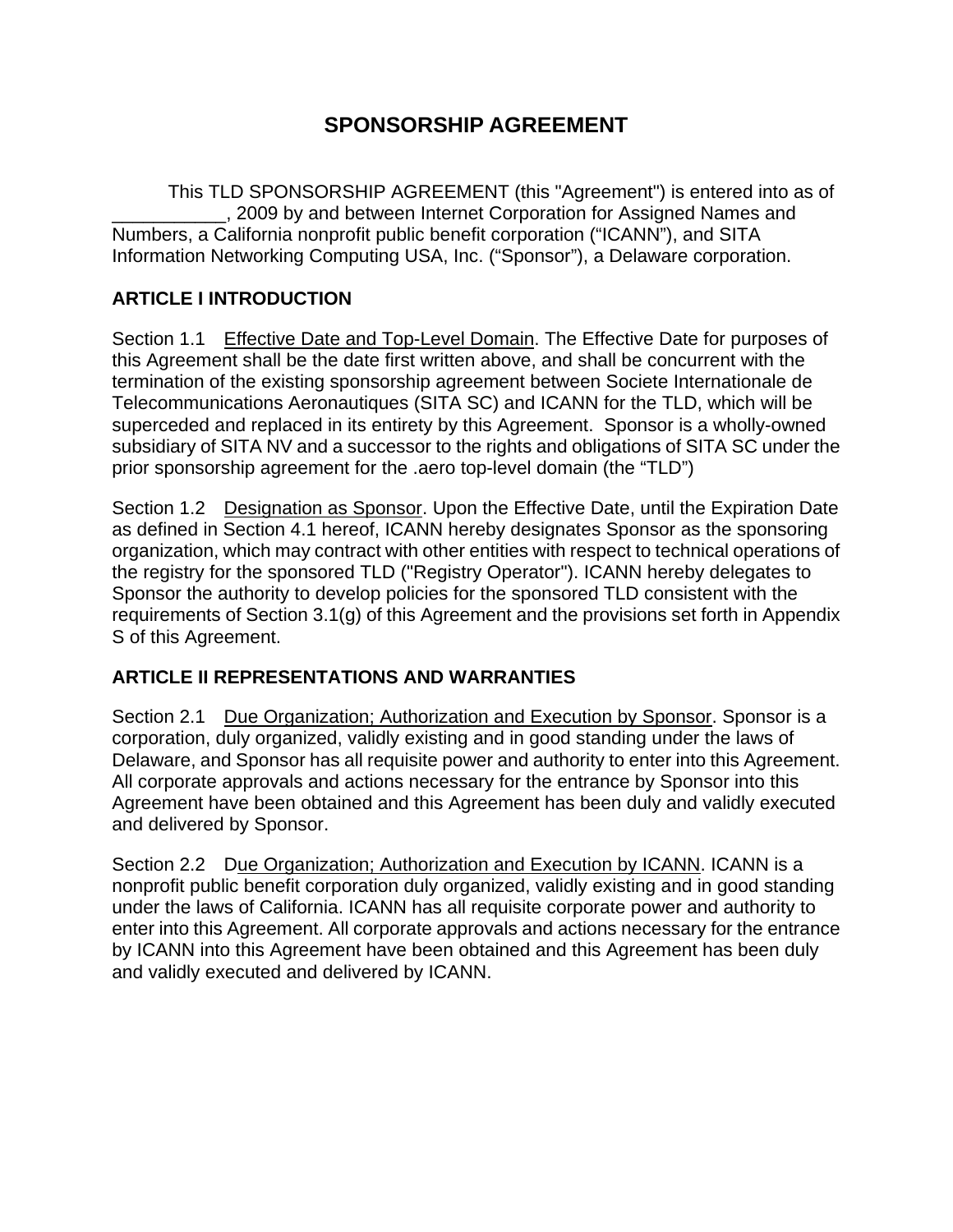## **ARTICLE III COVENANTS**

Section 3.1 Covenants of Sponsor. Sponsor covenants and agrees with ICANN as follows:

### (a) Preserve Security and Stability.

(i) ICANN Temporary Specifications or Policies. Sponsor shall comply with and implement all specifications or policies established by the ICANN Board of Directors on a temporary basis, if adopted by the ICANN Board of Directors by a vote of at least two-thirds of its members, so long as the ICANN Board of Directors reasonably determines that immediate temporary establishment of a specification or policy on the subject is necessary to maintain the Stability or Security (as defined in Section 3.1(d)(iv) of Sponsor Services or the DNS ("Temporary Specification or Policies") and such temporary specification or policy by its terms is applicable to sponsored TLDs. Such proposed specification or policy shall be as narrowly tailored as feasible to achieve those objectives. In establishing any specification or policy under this provision, the ICANN Board of Directors shall state the period of time for which the specification or policy is temporarily adopted and shall immediately implement the Consensus Policy development process set forth in ICANN's Bylaws. ICANN shall also issue an advisory statement containing a detailed explanation of its reasons for adopting the temporary specification or policy and why the Board believes the specification or policy should receive the consensus support of Internet stakeholders. If the period of time for which the specification or policy is adopted exceeds 90 days, the ICANN Board shall reaffirm its temporary adoption every 90 days for a total period not to exceed one year, in order to maintain such policy in effect until such time as it shall become a Consensus Policy as described in Section 3.1(b) below. If during such one year period, the temporary policy or specification does not become a Consensus Policy meeting the standard set forth in Section 3.1(b) below, Sponsor shall no longer be required to comply with or implement such temporary policy or specification.

(b) Consensus Policies.

(i) At all times during the term of this Agreement and subject to the terms hereof, Sponsor will fully comply with and implement all Consensus Policies, to the extent such policies are applicable to sponsored TLDs, found at http://www.icann.org/general/consensus-policies.htm, as of the Effective Date and as may in the future be developed and adopted in accordance with ICANN's Bylaws and as set forth below.

(ii) "Consensus Policies" are those specifications or policies established (1) pursuant to the procedure set forth in ICANN's Bylaws and due process, and (2) covering those topics listed in Section 3.1(b)(iv) below. The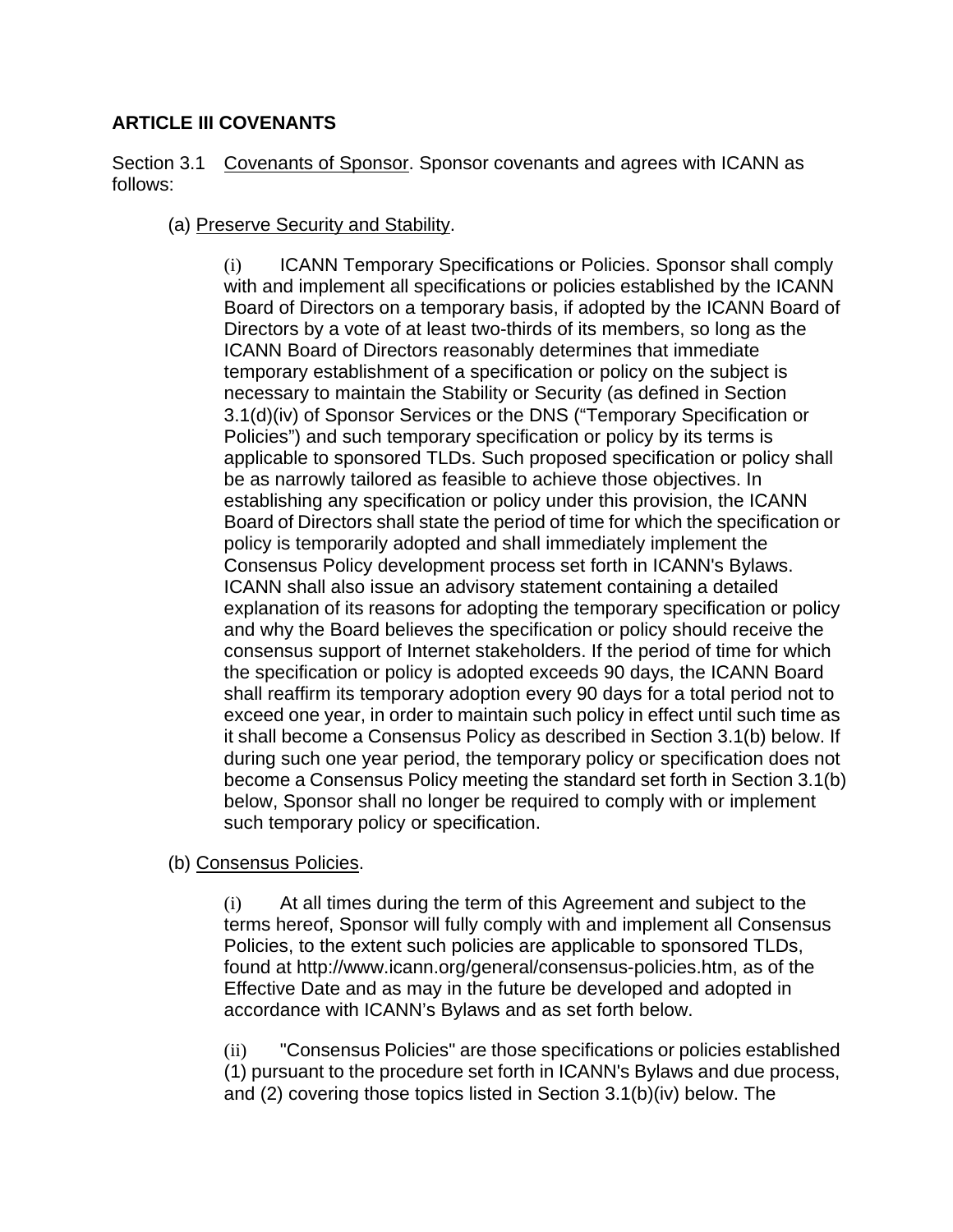Consensus Policy development process and procedure set forth in ICANN's Bylaws may be revised from time to time in accordance with ICANN's Bylaws, and any Consensus Policy that is adopted through such a revised process and covering those topics listed in Section 3.1(b)(iv) below shall be considered a Consensus Policy for purposes of this Agreement.

(iii) For all purposes under this Agreement, the policies identified at http://www.icann.org/general/consensus-policies.htm. shall be treated in the same manner and have the same effect as "Consensus Policies."

(iv) Consensus Policies and the procedures by which they are developed shall be designed to produce, to the extent possible, a consensus of Internet stakeholders. Consensus Policies shall relate to one or more of the following: (1) issues for which uniform or coordinated resolution is reasonably necessary to facilitate interoperability, Security and/or Stability of the Internet or DNS; (3) Security and Stability of the Registry Operator database for the TLD; (4) Sponsor policies reasonably necessary to implement Consensus Policies relating to Sponsor operations or registrars; or (5) resolution of disputes regarding the registration of domain names (as opposed to the use of such domain names). Such categories of issues referred to in the preceding sentence shall include, without limitation, the following topics, except to the extent policy-development authority is presently delegated to the Sponsor as provided in Attachment S of this Agreement:

(A) principles for allocation of registered names in the TLD (e.g., first-come, first-served, landrush procedures, timely renewal, holding period after expiration);

(B) prohibitions on warehousing of or speculation in domain names by registries or registrars;

(C) reservation of registered names in the TLD that may not be registered initially or that may not be renewed due to reasons reasonably related to (a) avoidance of confusion among or misleading of users, (b) intellectual property, or (c) the technical management of the DNS or the Internet (e.g., establishment of reservations of names from registration);

(D) maintenance of and access to accurate and up-to-date information concerning domain name registrations;

(E) procedures to avoid disruptions of domain name registration due to suspension or termination of operations by a registry operator or a registrar, including procedures for allocation of responsibility for serving registered domain names in a TLD affected by such a suspension or termination;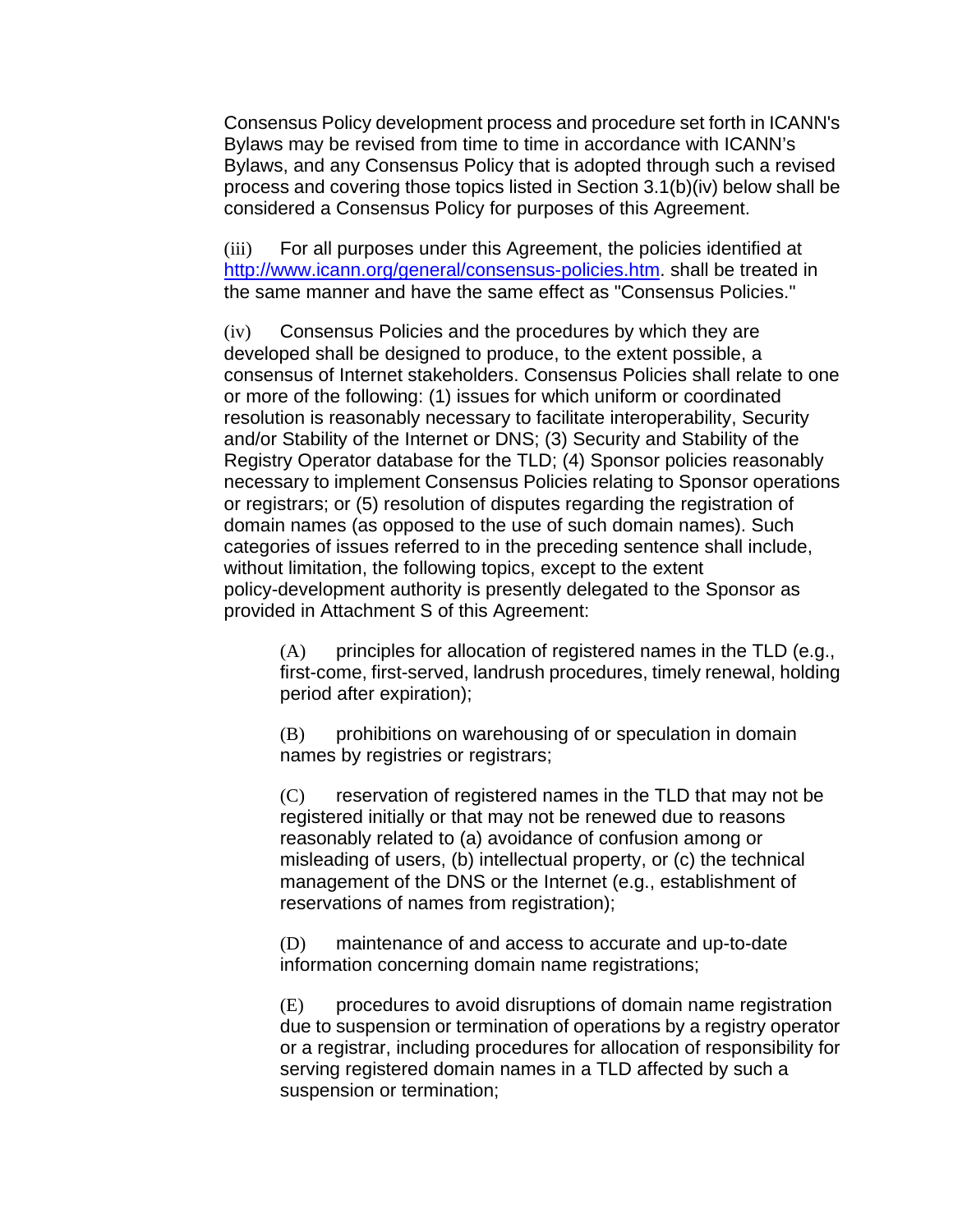(F) resolution of disputes regarding whether particular parties may register or maintain registration of particular domain names; and

(G) functional and performance specifications for the provision of Registry Services.

(v) Sponsor shall be afforded a reasonable period of time following notice of the establishment of a Consensus Policy or Temporary Specifications or Policies in which to comply with such policy or specification, taking into account any urgency involved.

In the event of a conflict between Sponsor Services (as defined in Section 3.1(d)(iii) below), on the one hand, and applicable Consensus Policies developed in accordance with this Section 3.1(b) or any applicable Temporary Specifications or Policies established pursuant to Section 3.1(a)(i) above, on the other hand, the Consensus Polices or Temporary Specifications or Policies shall control, notwithstanding any other provisions contained within this Agreement.

#### (c) Handling of Registry Data.

(i) Data Escrow. Sponsor shall establish at its expense a data escrow or mirror site policy for the Registry Data compiled by Sponsor. Registry Data, as used in this Agreement, shall mean the following: (1) data for domains sponsored by all registrars, consisting of domain name, server name for each nameserver, registrar id, updated date, creation date, expiration date, status information, and DNSSEC-related key material, to the extent DNSSEC is implemented by Sponsor's Registry Operator; (2) data for nameservers sponsored by all registrars consisting of server name, each IP address, registrar id, updated date, creation date, expiration date, and status information; (3) data for registrars sponsoring registered domains and nameservers, consisting of registrar id, registrar address, registrar telephone number, registrar e-mail address, whois server, referral URL, updated date and the name, telephone number, and e-mail address of all the registrar's administrative, billing, and technical contacts; (4) domain name registrant data collected by the Sponsor from registrars as part of or following registration of a domain name; and (5) to the extent DNSSEC is implemented, the DNSSEC-related material necessary to sign the .aero TLD zone (e.g., public portions of TLD zone key-signing keys and zone-signing keys). The escrow agent or mirror-site manager, and the obligations thereof, shall be mutually agreed upon by ICANN and Sponsor and such escrow shall be maintained at Sponsor's expense on commercially reasonable standards that are technically and practically sufficient to allow a successor registry operator to assume management of the TLD. To this end, Sponsor shall periodically deposit into escrow all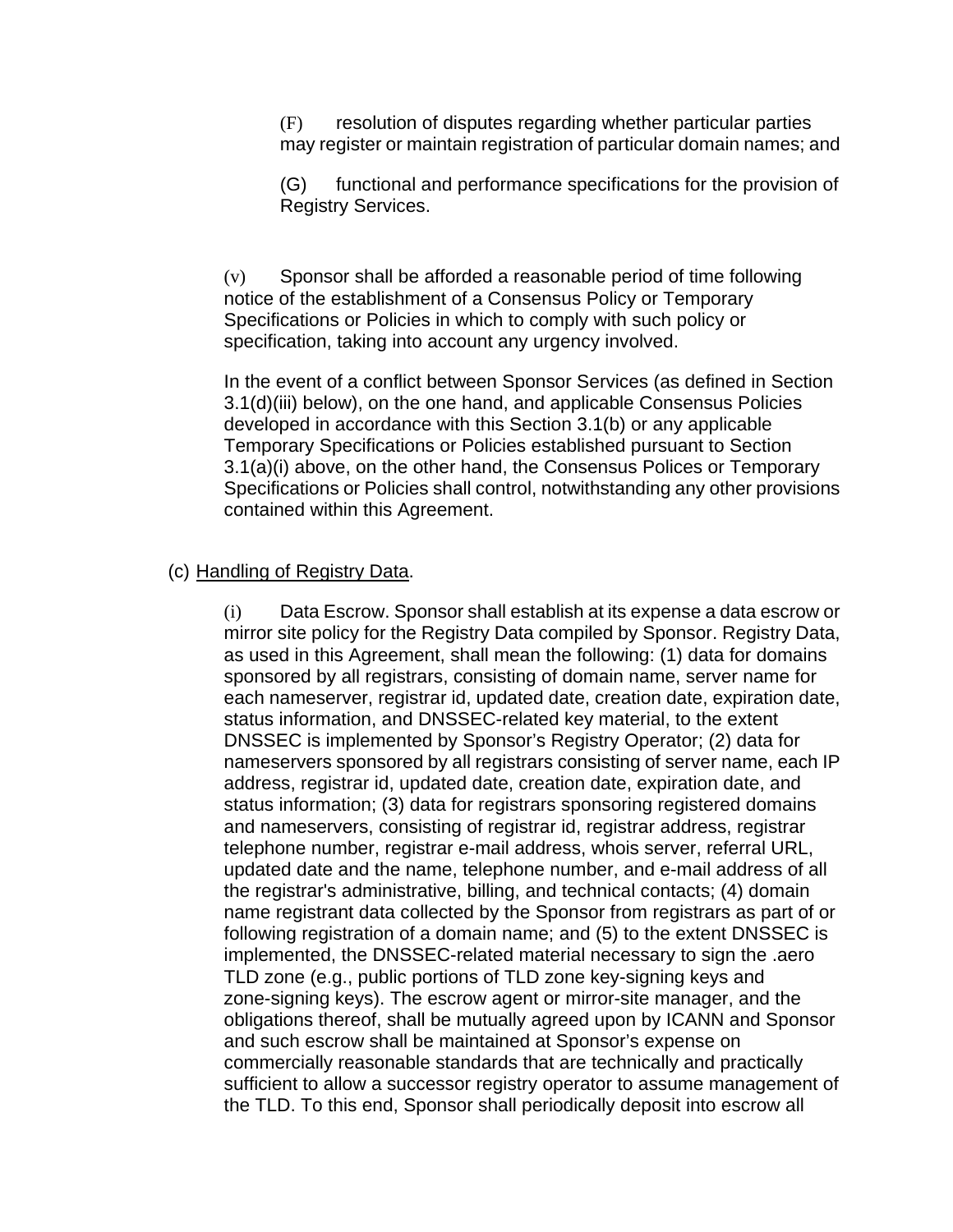Registry Data on a schedule (not more frequently than weekly for a complete set of Registry Data, and daily for incremental updates) and in an electronic format mutually approved from time to time by Sponsor and ICANN, such approval not to be unreasonably withheld by either party. In addition, Sponsor will deposit into escrow that data collected from registrars as part of offering Sponsor Services introduced after the Effective Date of this Agreement. The schedule, content, format, and procedure for escrow deposits shall be as reasonably established by ICANN from time to time, and as set forth in Appendix 1 hereto. Changes to the schedule, content, format, and procedure may be made only with the mutual written consent of ICANN and Sponsor (which neither party shall unreasonably withhold) or through the establishment of a Consensus Policy as outlined in Section 3.1(b) above. The escrow shall be held under an agreement, substantially in the form of Appendix 2, as the same may be revised from time to time, among ICANN, Sponsor, Registry Operator, and the escrow agent.

(ii) Personal Data. Sponsor shall notify registrars sponsoring registrations in the registry for the TLD of the purposes for which Personal Data (as defined below) submitted to Sponsor by registrars, if any, is collected, the intended recipients (or categories of recipients) of such Personal Data, and the mechanism for access to and correction of such Personal Data. Sponsor shall take reasonable steps to protect Personal Data from loss, misuse, unauthorized disclosure, alteration or destruction. Sponsor shall not use or authorize the use of Personal Data in a way that is incompatible with the notice provided to registrars. "Personal Data" shall refer to all data about any identified or identifiable natural person.

(iii) Bulk Zone File Access. Sponsor's Registry Operator shall provide bulk access to the zone files for the Registry Operator for the TLD to ICANN on a reasonable basis in the manner ICANN may specify from time to time. Bulk access to the zone files shall be provided to third parties on the terms set forth in the TLD zone file access agreement reasonably established by ICANN, which initially shall be in the form attached as Appendix 3 hereto. Changes to the zone file access agreement may be made upon the mutual written consent of ICANN and Sponsor (which consent neither party shall unreasonably withhold).

(iv) Reporting. Within 20 days following the end of each calendar quarter, Sponsor shall prepare and deliver to ICANN a report providing such data and in the format specified in Appendix 4, until such time as Sponsor is subject to Section 7.2(d)(i) following which time Sponsor shall instruct Registry Operator to prepare and submit such reports to ICANN on a monthly basis. ICANN may audit Registry Operator's books and records relating to data contained in reports from time to time upon reasonable advance written notice, provided that such audits shall not exceed one per quarter. Any such audit shall be at ICANN's cost, unless such audit shall reflect a material discrepancy or discrepancies in the data provided by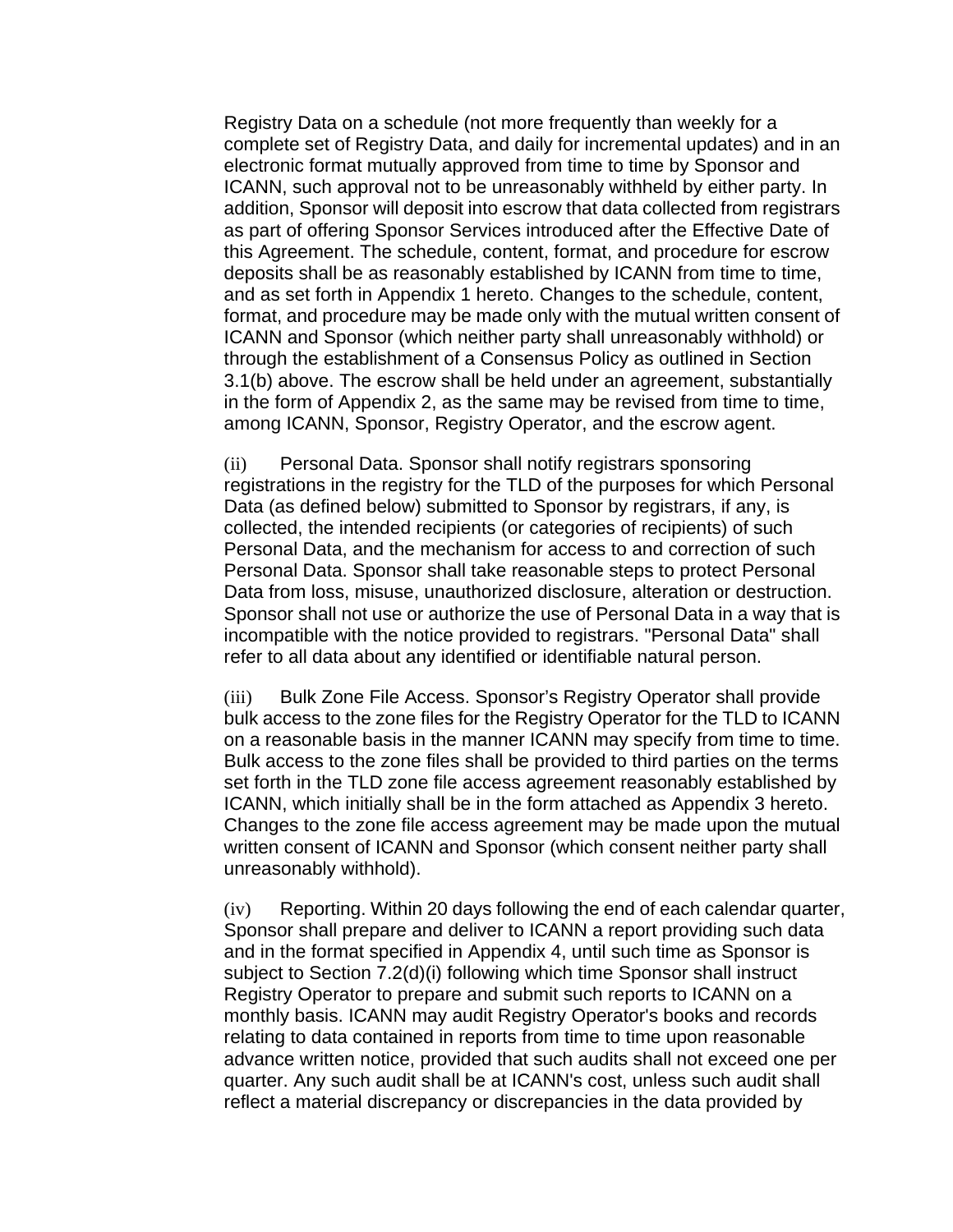Sponsor. In the latter event, Sponsor shall reimburse ICANN for all costs and expenses associated with such audit, which reimbursement shall be paid together with the next Sponsor-Level Fee payment due following the date of transmittal of the cost statement for such audit. For purposes of this section, a "material discrepancy or discrepancies" shall be a discrepancy or discrepancies that, in the singular for the aggregate, result in an understatement in excess of 5% of the fees owed to ICANN by Sponsor under section 7.2.

(v) Whois Service. Sponsor shall provide such whois data as set forth in Appendix 5 and Part VI of Appendix S.

- (d) Sponsor Operations.
	- (i) Registration Restrictions.

(A) Sponsor shall be responsible for establishing policies, in conformity with the charter, for the naming conventions and other procedures within the sponsored TLD and for requirements of registration, consistent with Section 3.1(g).

(B) Sponsor shall be responsible for establishing procedures for the enforcement of applicable Charter restrictions on registration within the TLD, as described in more detail in the sponsored TLD charter attached as Part I to Appendix S.

(C) Sponsor shall reserve, and not register any TLD strings (i) appearing on the list of reserved TLD strings attached as Appendix 6 hereto or (ii) located at http://data.iana.org/TLD/tlds-alpha-by-domain.txt for initial (i.e., other than renewal) registration at the second level within the TLD.

(ii) Minimum Functional and Performance Specifications. Minimum Functional and Performance Specifications for operation of the TLD shall be as set forth in Appendix 7 hereto, and shall address without limitation minimum requirements for DNS services; operation of the shared registration system; and nameserver operations. Sponsor shall require Registry Operator to keep technical and operational records sufficient to evidence compliance with such specifications for at least one year, which records ICANN may audit from time to time upon reasonable advance written notice, provided that such audits shall not exceed one per quarter. Any such audit shall be at ICANN's cost.

(iii) Sponsor Services. Sponsor Services are, for purposes of this Agreement, defined as the following: (a) those services that are operations of the Sponsor or Registry Operator critical to the following tasks: the receipt of data from registrars concerning registrations of domain names and name servers; provision to registrars of status information relating to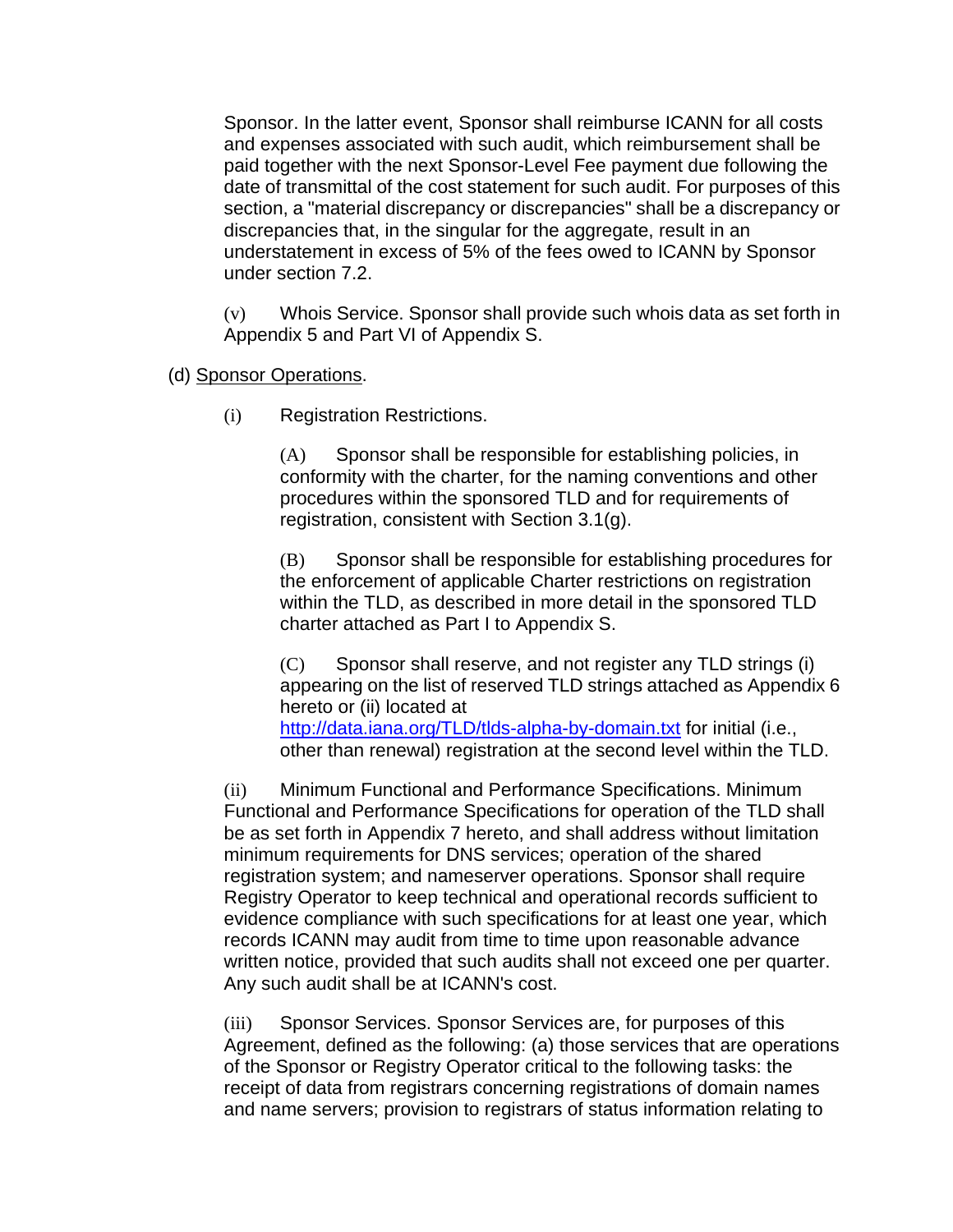the zone servers for the TLD; dissemination of TLD zone files; operation of the Registry Operator zone servers; and dissemination of contact and other information concerning domain name server registrations in the TLD as required by this Agreement; (b) other products or services that the Sponsor or its Registry Operator is required to provide because of the establishment of a Consensus Policy (as defined in Section 3.1(b) above); (c) any other products or services that only a registry operator is capable of providing, by reason of its designation as the registry operator; (d) material changes to any Registry Service within the scope of (a), (b) or (c) above and (e) those Registry Services currently provided within the TLD by Sponsor's Registry Operator as of the Effective Date and identified in Appendix S.

(iv) Process for Consideration of Proposed Registry Services. Sponsor must notify ICANN prior to implementing any new Sponsor Service, or making any material modification to a Sponsor Service, in conformance with that procedure detailed at http://www.icann.org/registries/rsep/rsep.html. Following such written notification by Sponsor to ICANN that Sponsor may make a change in a Sponsor Service within the scope of the preceding paragraph that may relate to security or stability issues, including Internet interoperability, ICANN will follow the procedure detailed at http://www.icann.org/registries/rsep/rsep.html.

(e) Fees and Payments. Sponsor shall pay the Sponsor-Level Fees to ICANN on a quarterly basis in accordance with Section 7.2 hereof.

(f) Cooperation. Sponsor shall cooperate with ICANN in efforts to promote and facilitate the security and stability of the Internet and maintain a reliable and stable DNS. To this end, Sponsor shall provide such data and assistance to ICANN as it may reasonably request from time to time.

(g) General Obligations of Sponsor to Sponsored Community. During the Term of this Agreement, Sponsor shall, in developing or enforcing standards, policies, procedures, or practices with respect to the TLD:

(i) publish such standards, policies, procedures, and practices so they are available to members of the sponsored TLD community;

(ii) conduct its policy-development activities in a manner that reasonably provides opportunities for members of the sponsored TLD community to discuss and participate in the development of such standards, policies, procedures, or practices;

(iii) maintain the representativeness of its policy-development and implementation process by establishing procedures that facilitate participation by a broad cross-section of the sponsored TLD community; and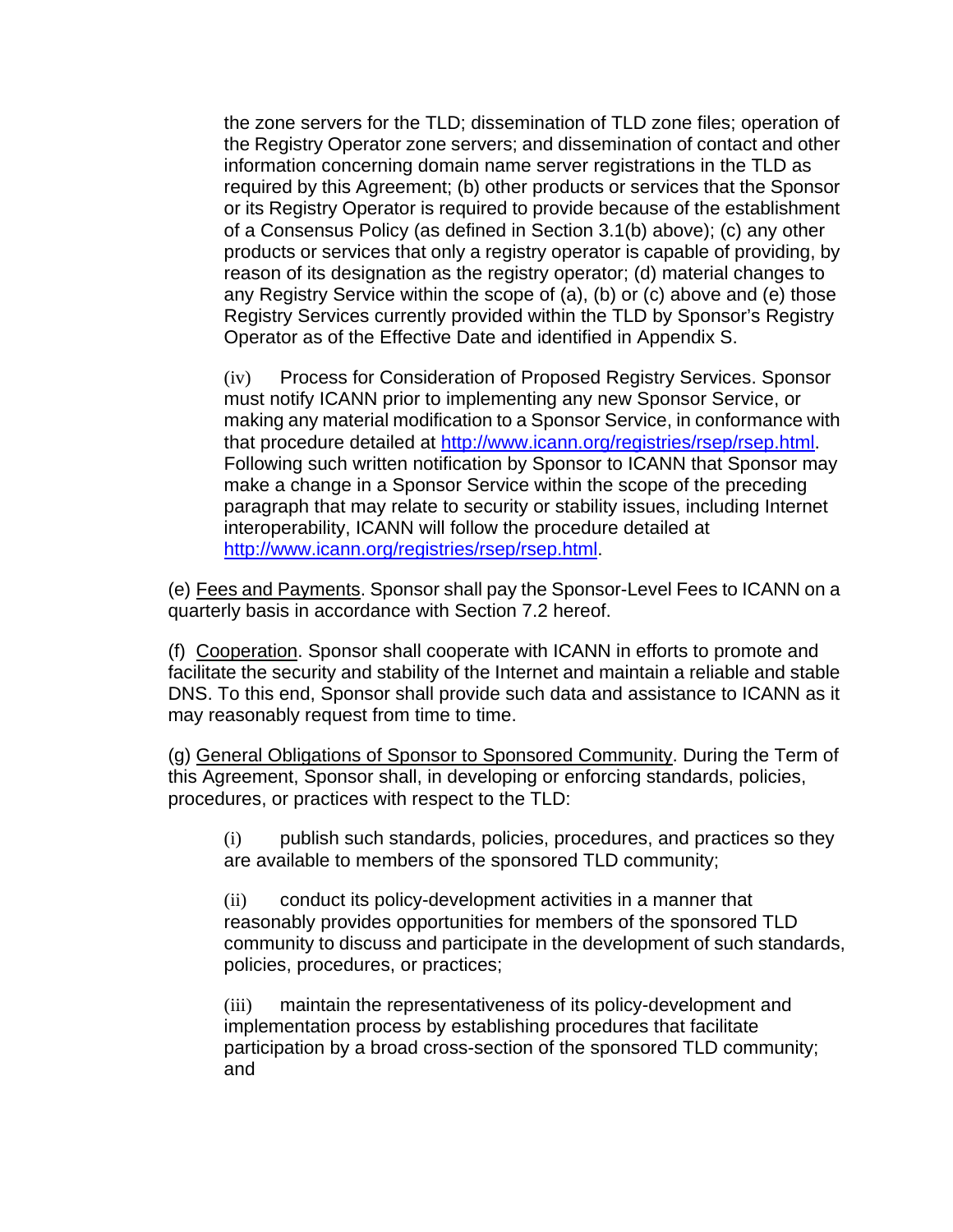(iv) ensure, through published procedures, adequate opportunities for members of the sponsored TLD community to submit their views on and objections to the establishment or revision of standards, policies, procedures, and practices or the manner in which standards, policies, procedures, and practices are enforced.

Section 3.2 Covenants of ICANN. ICANN covenants and agrees with Sponsor as follows:

(a) Open and Transparent. Consistent with ICANN's expressed mission and core values, ICANN shall operate in an open and transparent manner.

(b) Equitable Treatment. ICANN shall not apply standards, policies, procedures or practices arbitrarily, unjustifiably, or inequitably and shall not single out Sponsor for disparate treatment unless justified by substantial and reasonable cause.

(c) TLD Zone Servers. In the event and to the extent that ICANN is authorized to set policy with regard to an authoritative root server system, it will ensure that (i) the authoritative root will point to the TLD zone servers designated by Sponsor for the TLD throughout the Term of this Agreement; and (ii) any changes to the TLD zone server designation submitted to ICANN by Sponsor will be implemented by ICANN as promptly as possible.

(d) Nameserver Changes. Sponsor may request changes in the nameserver delegation for the TLD. Any such request must be made in a format, and otherwise meet technical requirements, specified from time to time by ICANN. ICANN will use commercially reasonable efforts to have such requests implemented in the Authoritative Root-Server System as promptly as possible.

(e) Root-zone Information Publication. ICANN's publication of root-zone contact information for the TLD will include Sponsor and its administrative and technical contacts. Any request to modify the contact information for the Sponsor must be made in the format specified from time to time by ICANN.

(f) Record of Delegations. Maintain, or cause to be maintained, the authoritative record with respect to the delegation of the TLD to Sponsor.

## **ARTICLE IV TERM OF AGREEMENT**

Section 4.1 Term. The initial term of this Agreement shall be ten (10) years from the Effective Date (the "Expiration Date"). Sponsor agrees that upon the earlier of (i) termination of this Agreement by ICANN in accordance with Article VI below or (ii) the Expiration Date, it will cease to be the Sponsor for the TLD, unless, with respect to termination under the foregoing clause (ii), Sponsor and ICANN agree on terms for renewal of the Agreement as set forth in Section 4.2 below prior to the Expiration Date.

Section 4.2 Renewal. This Agreement shall be renewed upon the expiration of the initial term set forth in Section 4.1 above, and following any renewal term, unless: (i) an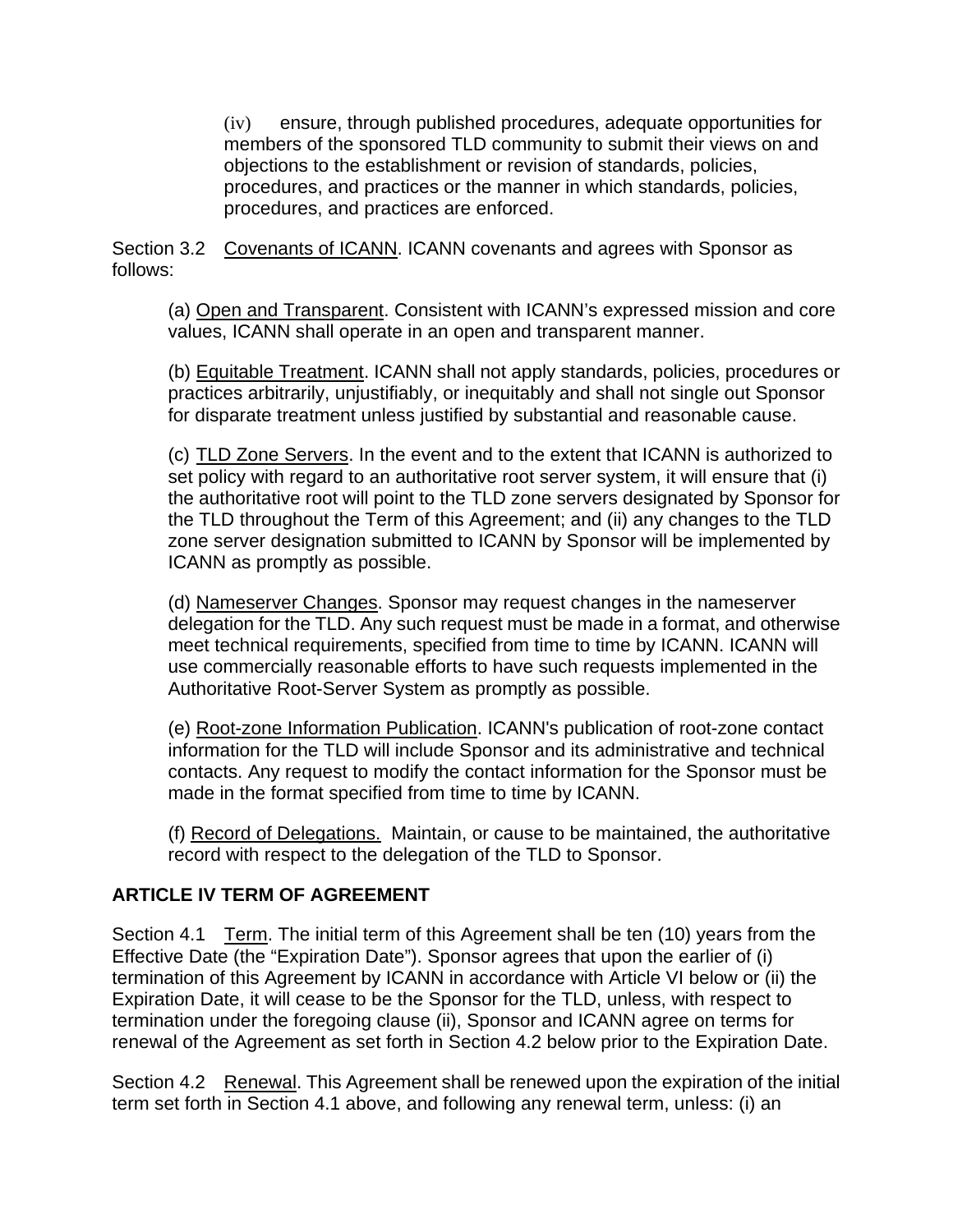arbitrator or court has determined that Sponsor has been in fundamental and material breach of Sponsor's obligations set forth in Sections 3.1(a), (b), (d) or (e): Section 5.2 or Section 7.2; despite notice and an opportunity to cure in accordance with Article VI hereof and (ii) following the final decision of such arbitrator or court, Sponsor has failed to correct the conduct found to constitute such breach. Provided, however, that Sponsor agrees that any renewal of this Agreement is conditioned on its negotiation of renewal terms acceptable to ICANN, including, but not limited to, provisions relating to Sponsor-level fees.

Section 4.3 Changes. While this Agreement is in effect, the parties agree to engage in good faith negotiations at regular intervals (at least once every three calendar years following the Effective Date) regarding possible changes to the terms of the Agreement, including to Section 7.2 regarding fees and payments to ICANN.

Section 4.4 Failure to Perform in Good Faith. In the event Sponsor shall have been repeatedly and willfully in fundamental and material breach of Sponsor's obligations set forth in Sections 3.1(a), (b), (d) or (e); Section 5.2 or 7.2, and arbitrators in accordance with Section 5.1(b) of this Agreement repeatedly have found Sponsor to have been in fundamental and material breach of this Agreement, including in at least three separate awards, then ICANN may request the arbitrators award such punitive, exemplary or other damages as they may believe appropriate under the circumstances.

## **ARTICLE V DISPUTE RESOLUTION**

## Section 5.1 Resolution of Disputes.

(a) Cooperative Engagement. In the event of a disagreement between Sponsor and ICANN arising under or out of this Agreement, either party may by notice to the other invoke the dispute resolution provisions of this Article V. Provided, however, that before either party may initiate arbitration as provided in Section 5.1(b) below, ICANN and Sponsor must attempt to resolve the dispute by cooperative engagement as set forth in this Section 5.1(a). If either party provides written notice to the other demanding cooperative engagement as set forth in this Section 5.1(a), then each party will, within seven calendar days after such written notice is deemed received in accordance with Section 8.6 hereof, designate a single executive officer as its representative under this Section 5.1(a) with full authority to act on such party's behalf to resolve the dispute. The designated representatives shall, within 2 business days after being designated, confer by telephone or in person to attempt to resolve the dispute. If they are not able to resolve the dispute during such telephone conference or meeting, they shall further meet in person at a location reasonably designated by ICANN within 7 calendar days after such initial telephone conference or meeting, at which meeting the parties shall attempt to reach a definitive resolution. The time schedule and process set forth in this Section 5.1(a) may be modified with respect to any dispute, but only if both parties agree to a revised time schedule or process in writing in advance. Settlement communications within the scope of this paragraph shall be inadmissible in any arbitration or litigation between the parties.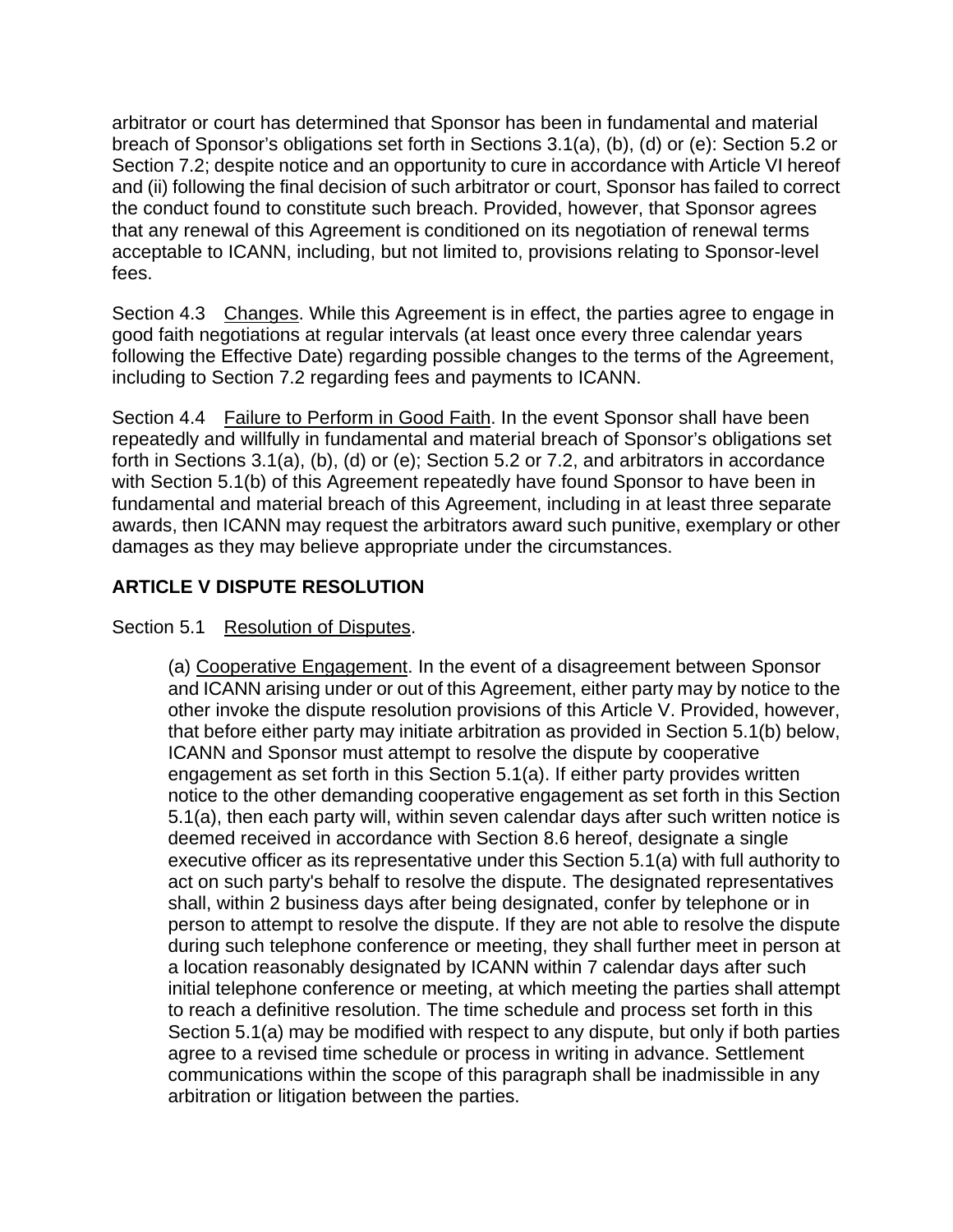(b) Arbitration. Disputes arising under or in connection with this Agreement, including requests for specific performance, shall be resolved through binding arbitration conducted as provided in this Section 5.1(b) pursuant to the rules of the International Court of Arbitration of the International Chamber of Commerce ("ICC"). The arbitration shall be conducted in the English language and shall occur in Los Angeles County, California, USA only following the failure to resolve the dispute pursuant to cooperative engagement discussions as set forth in Section 5.1(a) above. There shall be three arbitrators: each party shall choose one arbitrator and, if the two arbitrators are not able to agree on a third arbitrator, the third shall be chosen by the ICC. The prevailing party in the arbitration shall have the right to recover its costs and reasonable attorneys' fees, which the arbitrators shall include in their awards. Any party that seeks to confirm or vacate an arbitration award issued under this Section 5.1(b) may do so only pursuant to the applicable arbitration statutes. In any litigation involving ICANN concerning this Agreement, jurisdiction and exclusive venue for such litigation shall be in a court located in Los Angeles County, California, USA; however, the parties shall also have the right to enforce a judgment of such a court in any court of competent jurisdiction. For the purpose of aiding the arbitration and/or preserving the rights of the parties during the pendency of an arbitration, the parties shall have the right to seek a temporary stay or injunctive relief from the arbitration panel or a court, which shall not be a waiver of this agreement to arbitrate.

Section 5.2 Specific Performance. Sponsor and ICANN agree that irreparable damage could occur if any of the provisions of this Agreement was not performed in accordance with its specific terms. Accordingly, the parties agree that they each shall be entitled to seek from the arbitrators specific performance of the terms of this Agreement (in addition to any other remedy to which each party is entitled).

Section 5.3 Limitation of Liability. ICANN's aggregate monetary liability for violations of this Agreement shall not exceed the amount of Sponsor-Level Fees paid by Sponsor to ICANN within the preceding twelve-month period pursuant to Section 7.2 of this Agreement. Sponsor's aggregate monetary liability to ICANN for violations of this Agreement shall be limited to a maximum of 12 months fees and monetary sanctions due and owing to ICANN under this Agreement. In no event shall either party be liable for special, indirect, incidental, punitive, exemplary, or consequential damages arising out of or in connection with this Agreement or the performance or nonperformance of obligations undertaken in this Agreement, except as provided pursuant to Section 4.4 of this Agreement. EXCEPT AS OTHERWISE EXPRESSLY PROVIDED IN THIS AGREEMENT, SPONSOR DOES NOT MAKE ANY WARRANTY, EXPRESS OR IMPLIED, WITH RESPECT TO THE SERVICES RENDERED BY ITSELF, ITS SERVANTS, OR ITS AGENTS OR THE RESULTS OBTAINED FROM THEIR WORK, INCLUDING, WITHOUT LIMITATION, ANY IMPLIED WARRANTY OF MERCHANTABILITY, NON-INFRINGEMENT, OR FITNESS FOR A PARTICULAR PURPOSE.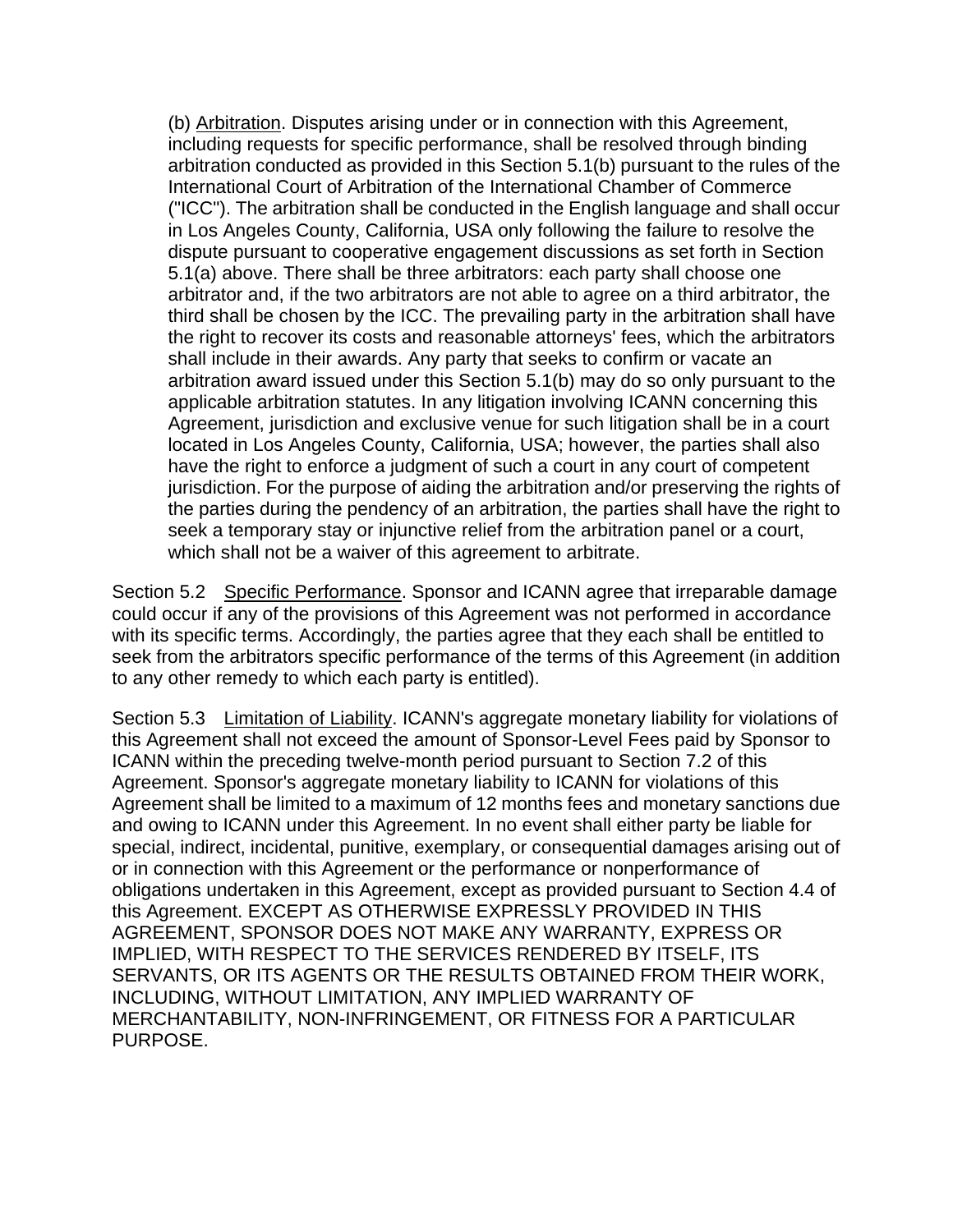## **ARTICLE VI TERMINATION PROVISIONS**

Section 6.1 Termination by ICANN. ICANN may terminate this Agreement if Sponsor fails to cure any fundamental and material breach of Sponsor's obligations set forth in Sections 3.1(a), (b), (d) or (e); Section 5.2 or Section 7.2 despite notice and an opportunity to cure in accordance with Section 6.4 within thirty calendar days after ICANN gives Sponsor written notice of the breach, which notice shall include with specificity the details of the alleged breach.

Section 6.2 Termination by Sponsor. Sponsor may terminate this agreement and its designation as Sponsor for the TLD pursuant to 120 days prior notice in writing to ICANN, and subject to compliance with section 6.5 hereof.

Section 6.3 Bankruptcy. This Agreement shall automatically terminate in the event Sponsor shall voluntarily or involuntarily be subject to bankruptcy proceedings and such proceeding is not dismissed within sixty (60) days.

Section 6.4 Notice; Opportunity to Cure. This Agreement may be terminated in the circumstances described in Section 6.1 above only following written notice to Sponsor and Sponsor's failure to cure within 30 days or such other reasonable prescribed time period, with Sponsor being given a reasonable opportunity during that time to initiate arbitration under Section 5.1(b) to determine the appropriateness of termination under this Agreement. In the event Sponsor initiates arbitration concerning the appropriateness of termination by ICANN, Sponsor may at the same time request that the arbitration panel stay the termination until the arbitration decision is rendered, and that request shall have the effect of staying the termination until the decision or until the arbitration panel has granted an ICANN request for lifting of the stay.

Section 6.5 Transition of Registry upon Termination of Agreement. Upon any termination of this Agreement as provided in Sections 6.1 and 6.2, the parties agree to work cooperatively to facilitate and implement the transition of the TLD in accordance with this Section 6.5. Sponsor shall agree to provide ICANN or any successor Sponsor authority that may be designated for the TLD with any data regarding operations of the Sponsor for the TLD necessary to maintain operations that may be reasonably requested in addition to that data escrowed in accordance with Section 3.1(c)(i) hereof, including the private portions of the TLD zone key-signing keys and zone-signing keys.

Section 6.6 Rights in Data. Sponsor shall not be entitled to claim any intellectual property rights in Registry Data. In the event that Sponsor Data is released from escrow as set forth in Section 3.1(c)(i), rights, if any, held by Sponsor in the data shall automatically be licensed on a non-exclusive, irrevocable, royalty-free, paid-up basis to ICANN or to a party designated in writing by ICANN.

Section 6.7 Appointment of a Successor Sponsor. In the event ICANN shall find it necessary to select another party to serve as a sponsor for the .aero TLD following termination of this Agreement, ICANN shall, in the process of re-delegation of the TLD, consult with and seek input from representatives of the aviation community including but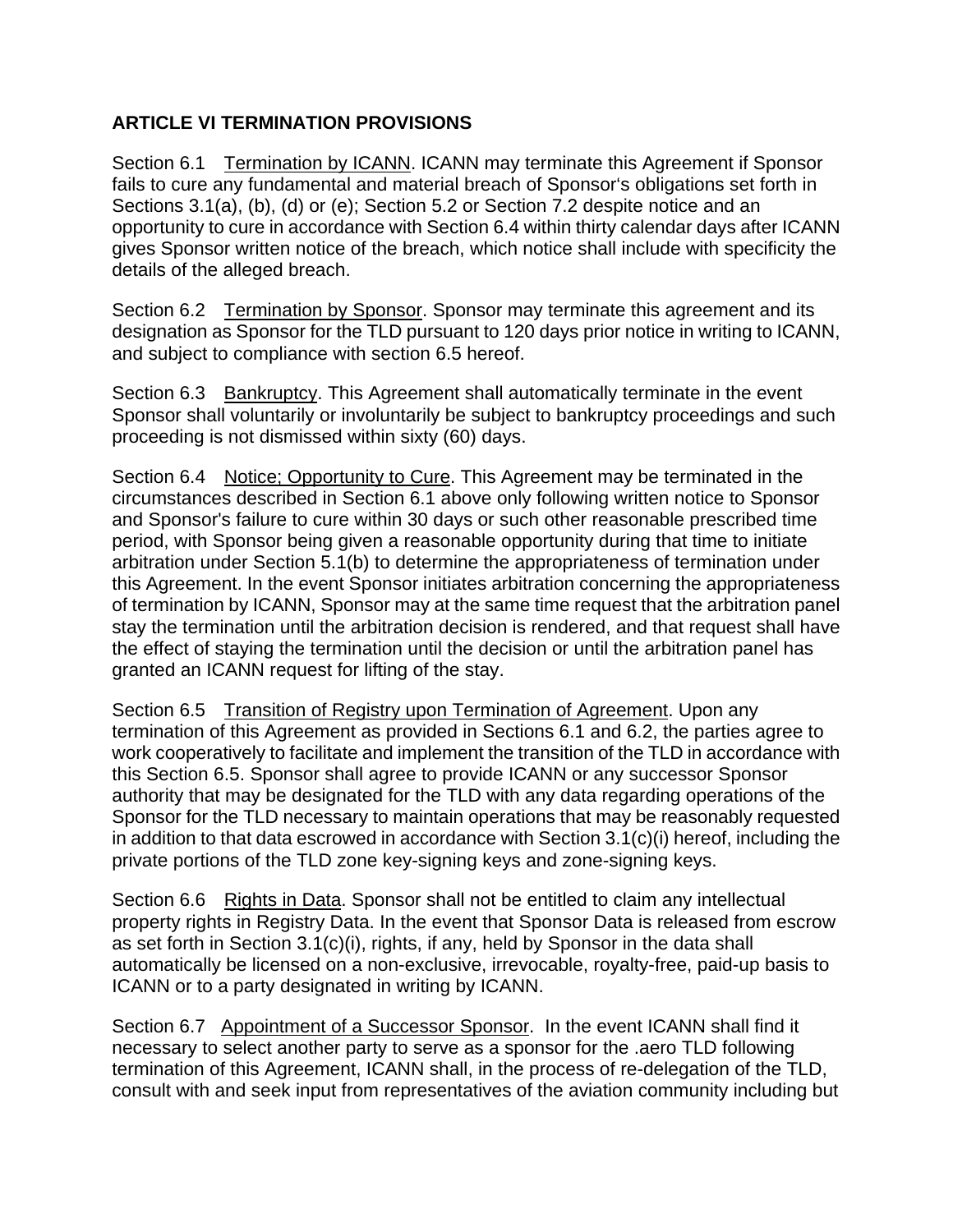not limited to the International Civil Aviation Organisation, International Air Transport Association, Airports Council International, Air Transport Association, Federation Aeronautique Internationale, National Business Aviation Association and ARINC. In undertaking such consultative process in redelegation of the TLD, ICANN shall consider to the fullest extent possible the interests of the global aviation community to provide for and support the efficient, safe, and secure transport of people and cargo by air.

## **ARTICLE VII SPECIAL PROVISIONS**

Section 7.1 Registry Operator-Registrar Agreement.

(a) Access to Sponsor Services. Sponsor shall make access to Sponsor Services, including the shared registration system, available to ICANN-accredited registrars. The criteria for the selection of Registrars shall be set forth in Appendix S, part V. Following execution of the Registry Operator-Registrar Agreement, provided registrars are in compliance with such agreement, operational access to Sponsor Services, including the shared registration system for the TLD. Such nondiscriminatory access shall include without limitation the following:

(i) All registrars (including any registrar affiliated with Sponsor) can connect to the shared registration system gateway for the TLD via the Internet by utilizing the same maximum number of IP addresses and SSL certificate authentication;

(ii) Sponsor has made the current version of the registrar toolkit software accessible to all registrars and has made any updates available to all registrars on the same schedule;

(iii) All registrars have the same level of access to customer support personnel via telephone, e-mail and Sponsor 's website;

(iv) All registrars have the same level of access to Sponsor resources to resolve Sponsor/registrar or registrar/registrar disputes and technical and/or administrative customer service issues;

(v) All registrars have the same level of access to data generated by Sponsor to reconcile their registration activities from Sponsor's Web and ftp servers;

(vi) All registrars may perform basic automated registrar account management functions using the same registrar tool made available to all registrars by Sponsor; and

(vii) The shared registration system does not include, for purposes of providing discriminatory access, any algorithms or protocols that differentiate among registrars with respect to functionality, including database access, system priorities and overall performance.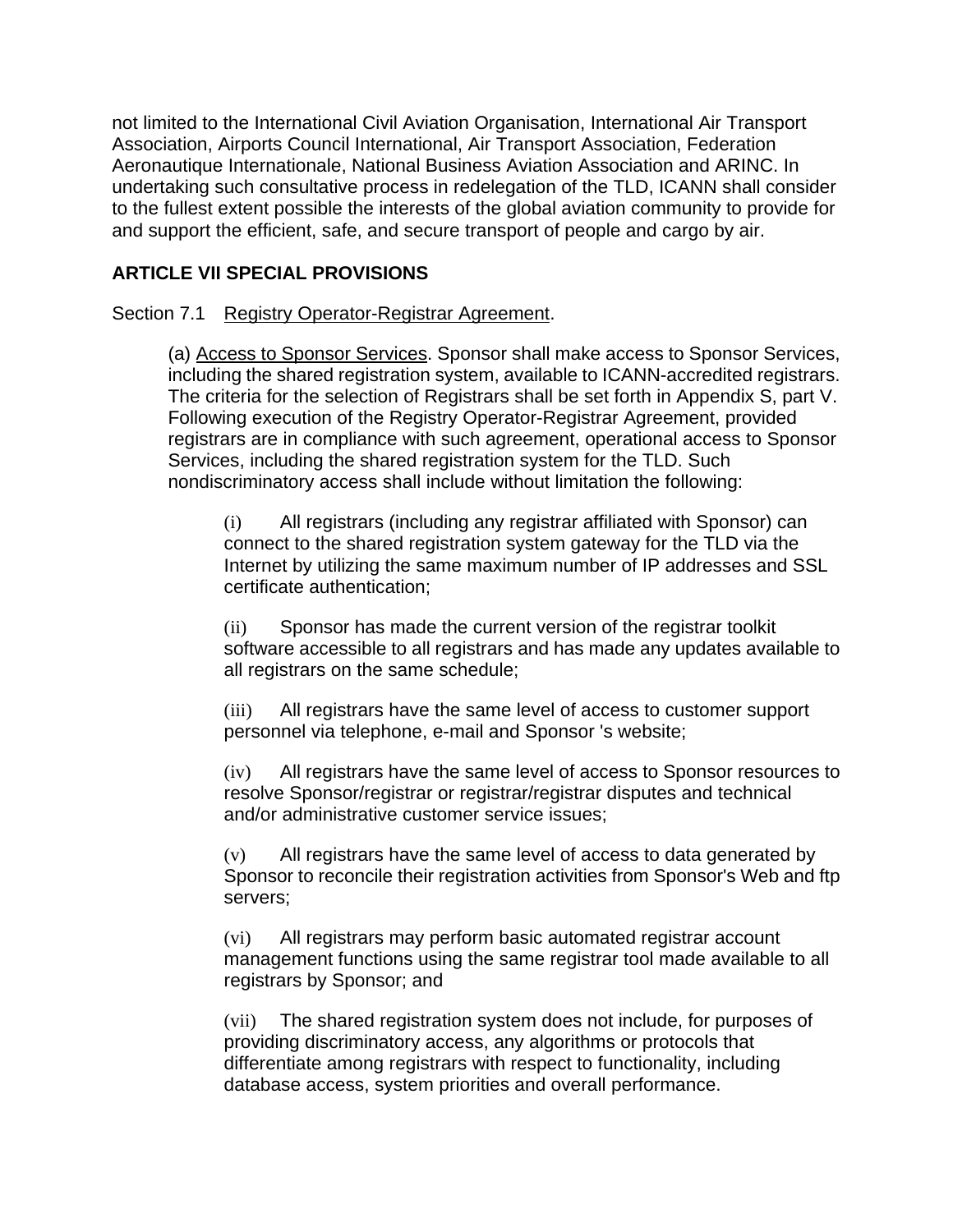Such Registry Operator-Registrar Agreement may be revised by Sponsor from time to time in relation to points (i) to (vii) above, provided however, that any such revisions must be approved in advance by ICANN.

(b) Sponsor Shall Not Act as Own Registrar. Sponsor shall not act as a registrar with respect to the TLD, except to the extent described in Appendix S Part 6. This shall not preclude Sponsor from registering names within the TLD to itself through a request made to an ICANN-accredited registrar.

(c) Restrictions on Acquisition of Ownership or Controlling Interest in Registrar. Sponsor shall not acquire, directly or indirectly, control of, or a greater than fifteen percent ownership interest in, any ICANN-accredited registrar.

#### Section 7.2 Fees to be Paid to ICANN.

(a) Payment Schedule. Sponsor shall pay to ICANN either the annual Fixed Sponsor-Level Fee specified in Section 7.2(b) or the quarterly Sponsor-Level Transaction Fee specified in Section 7.2(c) to an account designated by ICANN. If applicable, the Fixed Sponsor-Level Fee shall be paid by the  $20<sup>th</sup>$  day following the end of the relevant fiscal year. Any Sponsor-Level Transaction Fees, and payments pursuant to Section 7.2(d), if any, shall be paid by the 20th day following the end of each calendar quarter of such year (i.e., on April 20, July 20, October 20 and January 20 for the calendar quarters ending March 31, June 30, September 30 and December 31).

(b) Sponsor-Level Fee. The fixed annual fee shall be based on the level of registered names within the TLD as of 30 June of each year as follows: if fewer than 5,000 registered names, the annual Sponsor-Level Fee is \$500; if 5,000 or more registered names, but fewer than 50,000, the annual Sponsor-Level Fee is \$5,000. If the Sponsor shall have 50,000 or more registered names as of such date, the Sponsor shall be subject to a Sponsor-Level Transaction Fee for each fiscal quarter as outlined in Section 7.2(c). As used in this Section 7.2, "registered names" shall mean each annual increment of an initial or renewal (including renewals associated with transfers from one ICANN-accredited registry to another) domain name registration.

(c) Sponsor-Level Transaction Fee. If the Sponsor has in excess of 50,000 registered names as of 30 June, it will be assessed a transaction fee for each fiscal quarter of the ICANN fiscal year. In such event, Sponsor shall pay ICANN a transaction fee on the schedule provided in Section 7.2(a) in an amount equal to \$0.25 for each annual increment of an initial or renewal (including renewals associated with transfers from one ICANN-accredited registry to another) domain name registration during the calendar quarter to which the Sponsor-Level Transaction Fee pertains.

(d) Variable Sponsor-Level Fee. For fiscal quarters in which ICANN does not collect a variable accreditation fee from all registrars, upon receipt of reasonable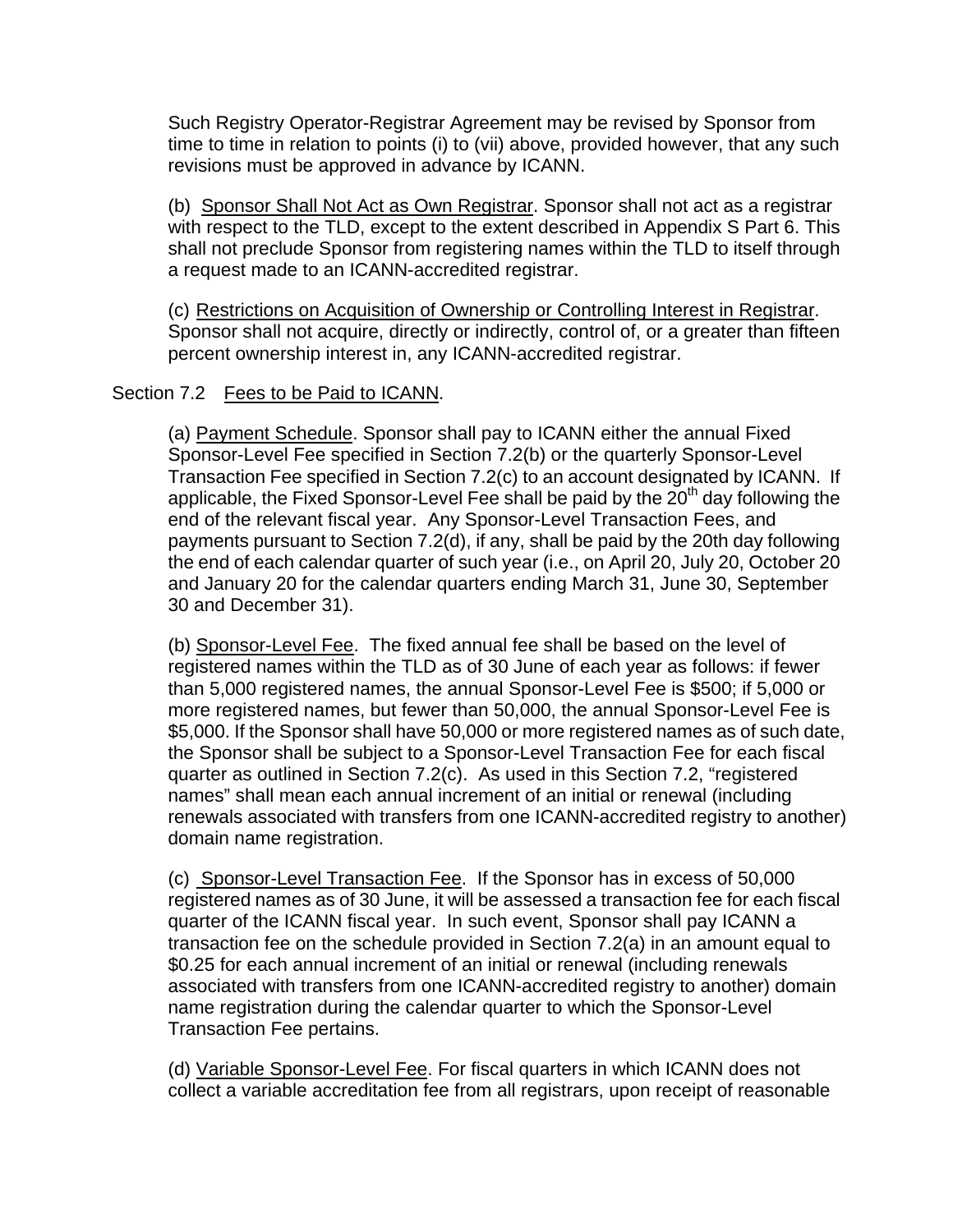notice in writing from ICANN of not less than 45 days, Sponsor shall pay ICANN a Variable Sponsor-Level Fee. The fee will be calculated by ICANN, paid to ICANN by the Sponsor in accordance with the Payment Schedule in Section 7.2(a), and the Sponsor will invoice and collect the fees from the registrars who are party to a Registry Operator-Registrar Agreement with Sponsor. The fee will consist of two components; each component will be calculated by ICANN for each registrar.

(i) The transactional component of the Variable Registry-Level Fee shall be specified by ICANN in accordance with the budget adopted by the ICANN Board of Directors for the relevant fiscal year but shall not exceed US\$0.25.

(ii) The per-registrar component of the Variable Sponsor-Level Fee shall be specified by ICANN in accordance with the budget adopted by the ICANN Board of Directors for each fiscal year, but the sum of the per registrar fees calculated for all registrars shall not exceed the total Per-Registrar Variable funding established pursuant to the approved 2004-2005 ICANN Budget.

(e) Interest on Late Payments. For any payments ten days or more overdue, Sponsor shall pay interest on late payments at the rate of 1.5% per month or, if less, the maximum rate permitted by applicable law.

## **ARTICLE VIII MISCELLANEOUS**

Section 8.1 Indemnification of ICANN. Sponsor shall indemnify, defend, and hold harmless ICANN (including its directors, officers, employees, and agents) from and against any and all claims, damages, liabilities, costs, and expenses, including reasonable legal fees and expenses, arising out of (a) establishment or operation of the registry for the TLD; (b) Sponsor Services; (c) collection or handling of Personal Data by Sponsor; (d) any dispute concerning registration of a domain name within the domain of the TLD for the Sponsor; and (e) duties and obligations of Sponsor in operating the registry for the TLD; provided that, with respect to item (e) only, Sponsor shall not be obligated to indemnify, defend, or hold harmless ICANN to the extent the claim, damage, liability, cost, or expense arose due to a breach by ICANN of any obligation contained in this Agreement. For avoidance of doubt, nothing in this Section 8.1 shall be deemed to require Sponsor to reimburse or otherwise indemnify ICANN for the costs associated with the negotiation or execution of this Agreement, or with the monitoring or management of the parties' respective obligations under this Agreement. Further, this section shall not apply to any request for attorney's fees in connection with any litigation or arbitration between or among the parties.

Section 8.2 Indemnification Procedures. If any third-party claim is commenced that is indemnified under Section 8.1 above, notice thereof shall be given to ICANN as promptly as practicable. Sponsor shall be entitled, if it so elects, in a notice promptly delivered to ICANN, to immediately take control of the defense and investigation of such claim and to employ and engage attorneys reasonably acceptable to the indemnified party to handle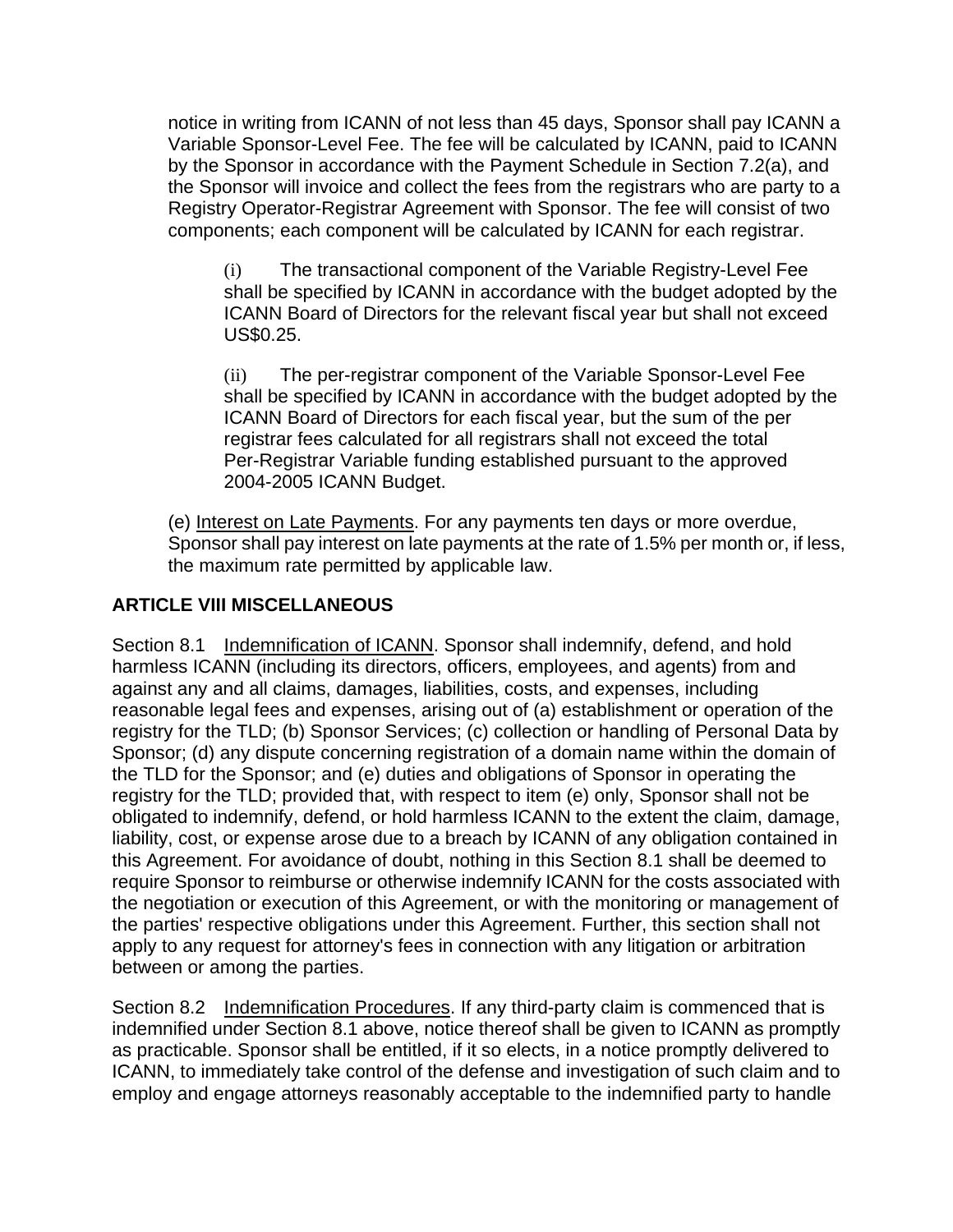and defend the same, at the indemnifying party's sole cost and expense, provided that in all events ICANN shall be entitled to control at its sole cost and expense the litigation of issues concerning the validity or interpretation of ICANN policies or conduct. ICANN shall cooperate, at its own cost, in all reasonable respects with Sponsor and its attorneys in the investigation, trial, and defense of such claim and any appeal arising therefrom; provided, however, that the indemnified party may, at its own cost and expense, participate, through its attorneys or otherwise, in such investigation, trial and defense of such claim and any appeal arising therefrom. No settlement of a claim that involves a remedy affecting ICANN other than the payment of money in an amount that is indemnified shall be entered into without the consent of ICANN. If Sponsor does not assume full control over the defense of a claim subject to such defense in accordance with this Section, Sponsor may participate in such defense, at its sole cost and expense, and ICANN shall have the right to defend the claim in such manner as it may deem appropriate, at the cost and expense of Sponsor.

Section 8.3 No Offset. All payments due under this Agreement shall be made in a timely manner throughout the term of this Agreement and notwithstanding the pendency of any dispute (monetary or otherwise) between Sponsor and ICANN.

Section 8.4 Use of ICANN Name and Logo. ICANN grants to Sponsor a non-exclusive royalty-free license to state that it is designated by ICANN as the Sponsor for the TLD and to use a logo specified by ICANN to signify that Sponsor is an ICANN-designated registry authority. This license may not be assigned or sublicensed by Sponsor.

Section 8.5 Assignment and Subcontracting. Any assignment of this Agreement shall be effective only upon written agreement by the assignee with the other party to assume the assigning party's obligations under this Agreement. Moreover, neither party may assign this Agreement without the prior written approval of the other party. Notwithstanding the foregoing, ICANN may assign this Agreement (i) in conjunction with a reorganization or re-incorporation of ICANN, to another nonprofit corporation organized for the same or substantially the same purposes, or (ii) as may be required pursuant to the terms of that certain Memorandum of Understanding between ICANN and the U.S. Department of Commerce, as the same may be amended from time to time. Sponsor must provide notice to ICANN of any subcontracting arrangements, and any agreement to subcontract portions of the operations of the TLD must mandate compliance with all covenants, obligations and agreements by Sponsor hereunder. Any subcontracting of technical operations shall provide that the subcontracted entity become party to the data escrow agreement mandated by Section 3.1(c)(i) hereof.

Section 8.6 Amendments and Waivers. No amendment, supplement, or modification of this Agreement or any provision hereof shall be binding unless executed in writing by both parties. No waiver of any provision of this Agreement shall be binding unless evidenced by a writing signed by the party waiving compliance with such provision. No waiver of any of the provisions of this Agreement or failure to enforce any of the provisions hereof shall be deemed or shall constitute a waiver of any other provision hereof, nor shall any such waiver constitute a continuing waiver unless otherwise expressly provided.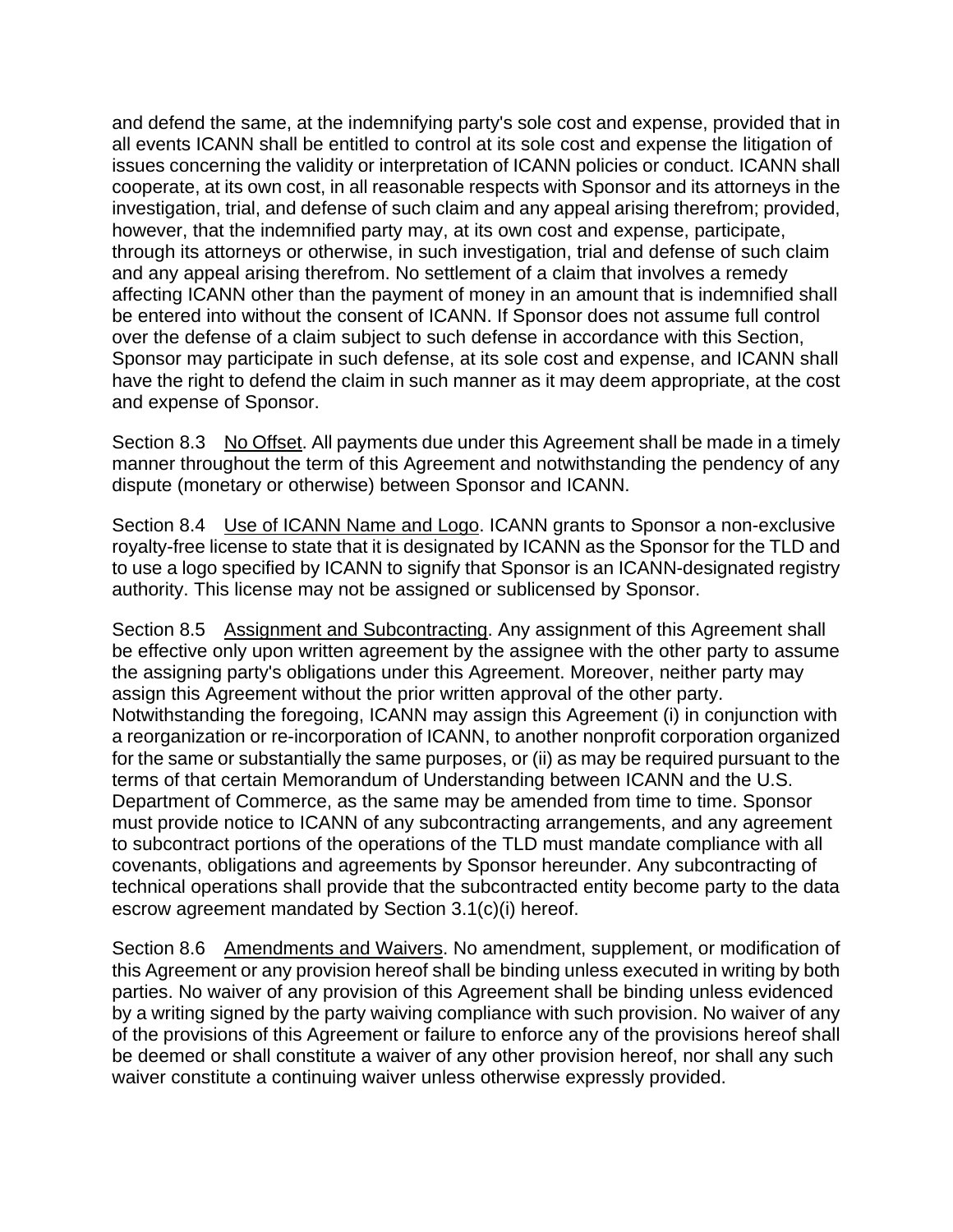Section 8.7 No Third-Party Beneficiaries. This Agreement shall not be construed to create any obligation by either ICANN or Sponsor to any non-party to this Agreement, including any registrar or registered name holder.

Section 8.8 Notices, Designations, and Specifications. All notices to be given under or in relation to this Agreement shall be given either (i) in writing at the address of the appropriate party as set forth below or (ii) via facsimile or electronic mail as provided below, unless that party has given a notice of change of postal or email address, or facsimile number, as provided in this agreement. Any change in the contact information for notice below shall be given by the party within 30 days of such change. Any notice required by this Agreement shall be deemed to have been properly given (i) if in paper form, when delivered in person or via courier service with confirmation of receipt or (ii) if via facsimile or by electronic mail, upon confirmation of receipt by the recipient's facsimile machine or email server, provided that such notice via facsimile or electronic mail shall be followed by a copy sent by regular postal mail service within two (2) business days. Whenever this Agreement shall specify a URL address for certain information, Sponsor shall be deemed to have been given notice of any such information when electronically posted at the designated URL. In the event other means of notice shall become practically achievable, such as notice via a secure website, the parties shall work together to implement such notice means under this Agreement.

If to ICANN, addressed to:

Internet Corporation for Assigned Names and Numbers 4676 Admiralty Way, Suite 330 Marina del Rey, California 90292 Telephone: 1/310/823-9358 Facsimile: 1/310/823-8649 Attention: President and CEO With a Required Copy to: General Counsel Email: as specified from time to time

If to Sponsor, addressed to:

SITA INC USA, Inc. 3100 Cumberland Boulevard Atlanta, Georgia 30339 Telephone: Facsimile: Attention:

Section 8.9 Language. Notices, designations, determinations, and specifications made under this Agreement shall be in the English language.

Section 8.10 Counterparts. This Agreement may be executed in one or more counterparts, each of which shall be deemed an original, but all of which together shall constitute one and the same instrument.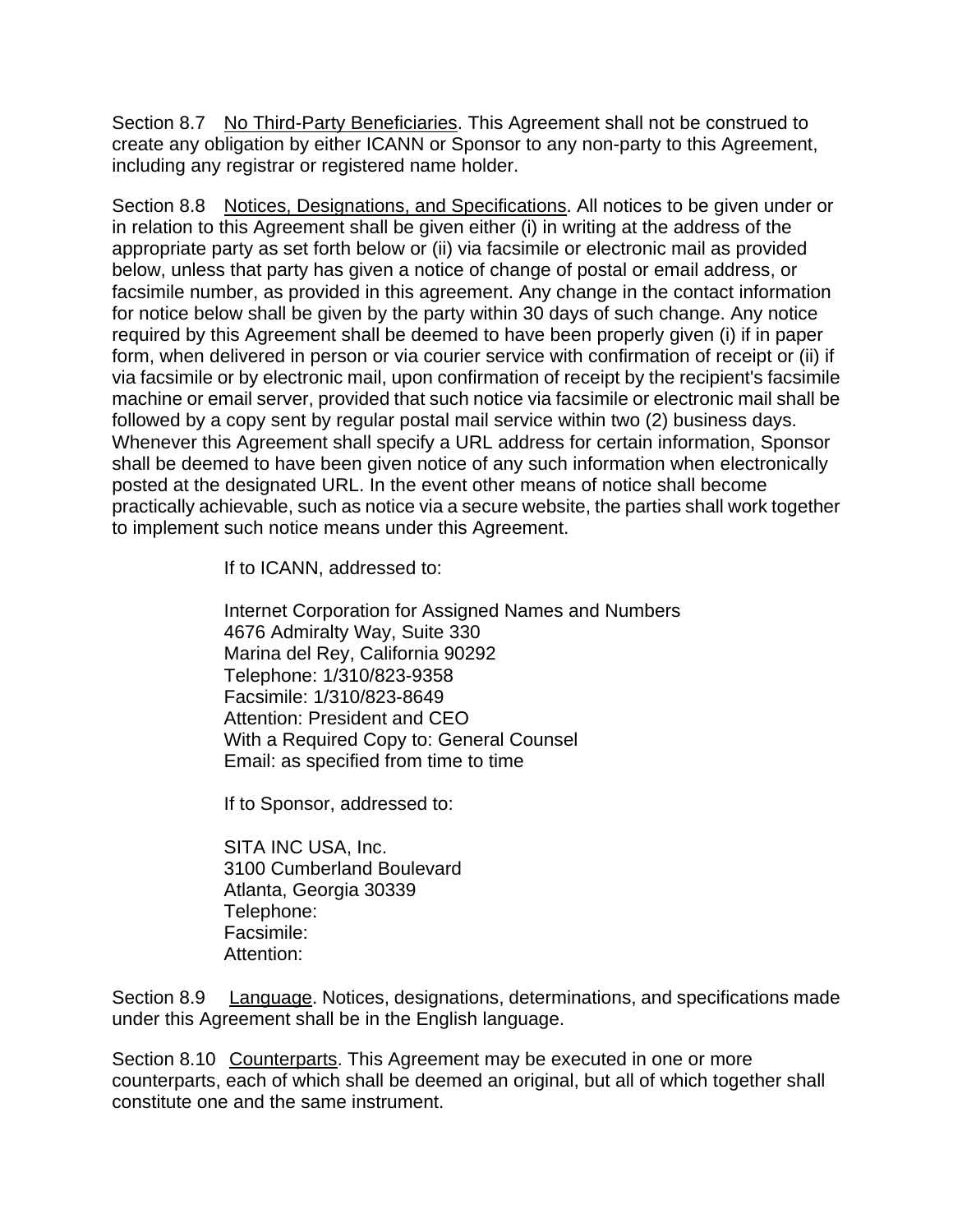Section 8.11 Entire Agreement. This Agreement (including its Appendices, which form a part of it) constitutes the entire agreement of the parties hereto pertaining to the operation of the TLD and supersedes all prior agreements, understandings, negotiations and discussions, whether oral or written, between the parties on that subject. In the event of a conflict between the provisions in the body of this Agreement and any provision in its Appendices, the provisions in the body of the Agreement shall control.